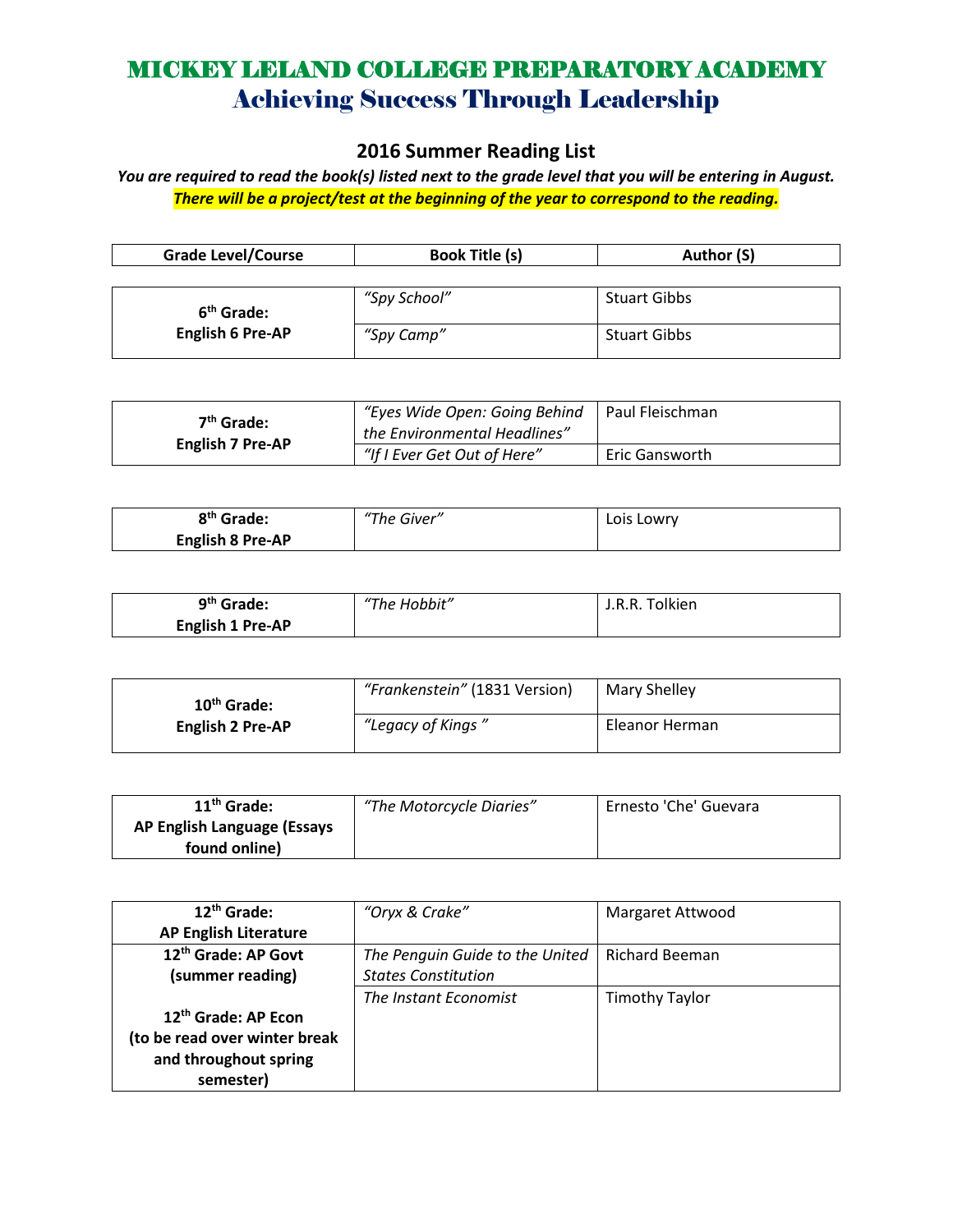# 6th Grade Supply List

- 1 Three Ring Binder
- 1 Pack of Five Dividers with pockets
- 5 Composition Notebooks[NOT Spiral Bound] (One persubject)
- 5 packs of pens- Blue or Black (One per subject)
- 5 packs of pencils (One per subject)

Erasers

Highlighter (ELA)

Hand sharpener

- 1 Pack Red Pens(Science)
- 1 Pack Colored Pencils(Science, SS)
- 1 Pack of Glue Sticks(Science, SS, ELA)
- 2 Scissors(Science and Social Studies) 2

Construction Paper (Science, SS,)

Three packs of wide ruled notebook paper (ELA, Reading, and Science)

Kleenex

Hand Sanitizer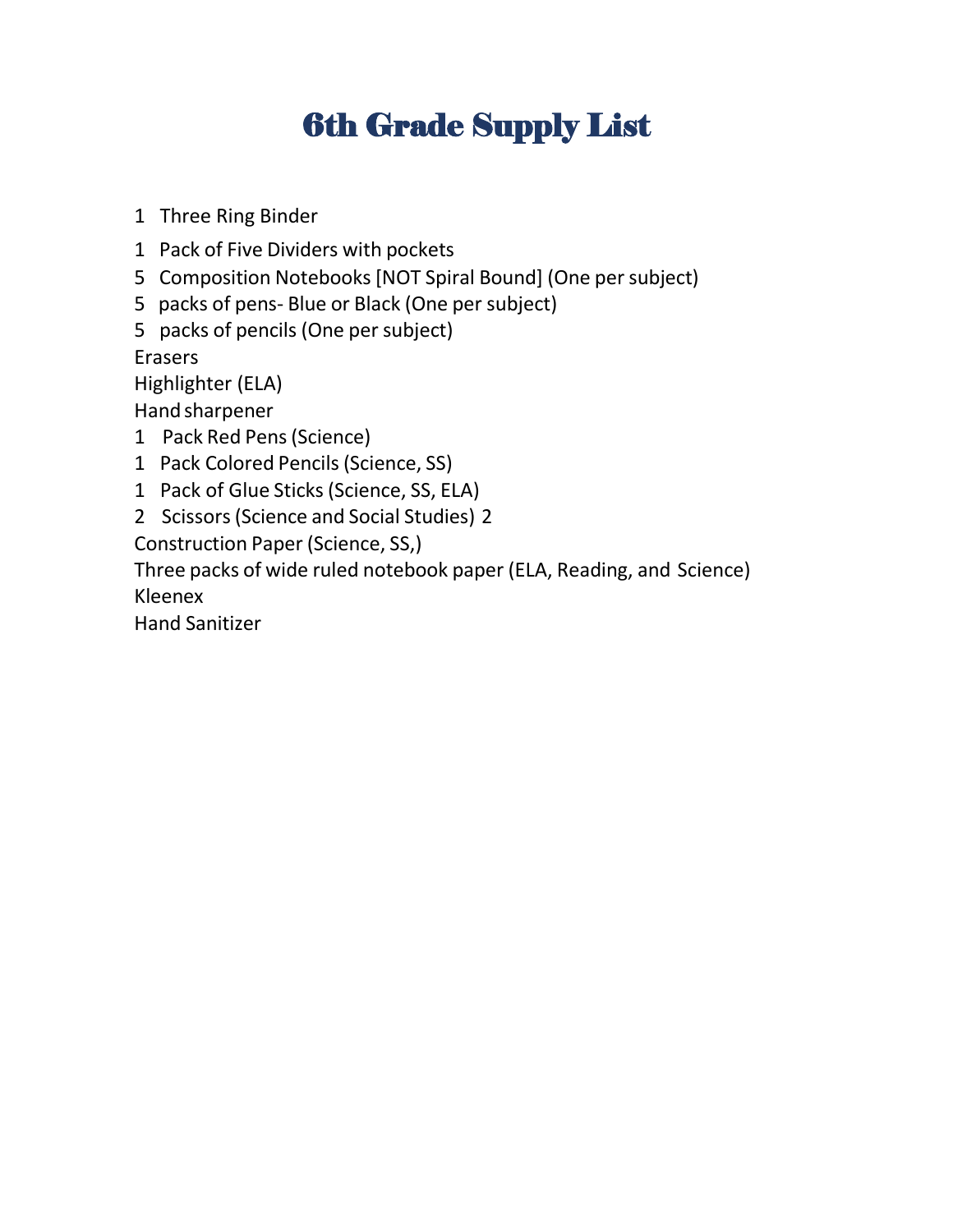# 7th Grade Supply List

| Item                                  | Quantity             | <b>Class</b>                                                  |
|---------------------------------------|----------------------|---------------------------------------------------------------|
| 1" Binder                             | $\mathbf{1}$         | All                                                           |
| Binder dividers with pockets          | 1 pack of 5          | All                                                           |
| Black & Blue pens                     | 2 packs              | All                                                           |
| Erasers                               | 2 large/1 small pack | All                                                           |
| Hand held pencil sharpener            | $\mathbf{1}$         | All                                                           |
| Highlighters                          | 1 pack               | All                                                           |
| Index cards                           | 5 packs of 100       | All                                                           |
| Pencil bag for binder                 | $\mathbf{1}$         | All                                                           |
| Pencils                               | 5 boxes              | All                                                           |
| Scissors                              | $\mathbf{1}$         | All                                                           |
| Dry-erase markers with eraser<br>caps | 1 pack               | History                                                       |
| Ruler                                 | $\mathbf{1}$         | History                                                       |
| Glue sticks                           | 2 packs of 6         | History(1), Reading(1)                                        |
| Composition notebooks (no<br>spirals) | 9                    | History(2), Math(1),<br>Reading(2), Science(2),<br>Writing(2) |
| Colored pencils                       | 2 boxes              | History, Math, Reading,<br>Science                            |
| Red pens                              | 3 packs              | History, Science, Writing                                     |
| Hand sanitizer                        | 2 bottles            | Homeroom                                                      |
| Kleenex                               | 2 boxes              | Homeroom                                                      |
| Wide rule lined paper                 | 2 packs              | Homeroom                                                      |
| Construction paper                    | 1 pack               | Math                                                          |
| Markers                               | 1 pack               | Math                                                          |
| Spiral notebook                       | $\mathbf{1}$         | Math                                                          |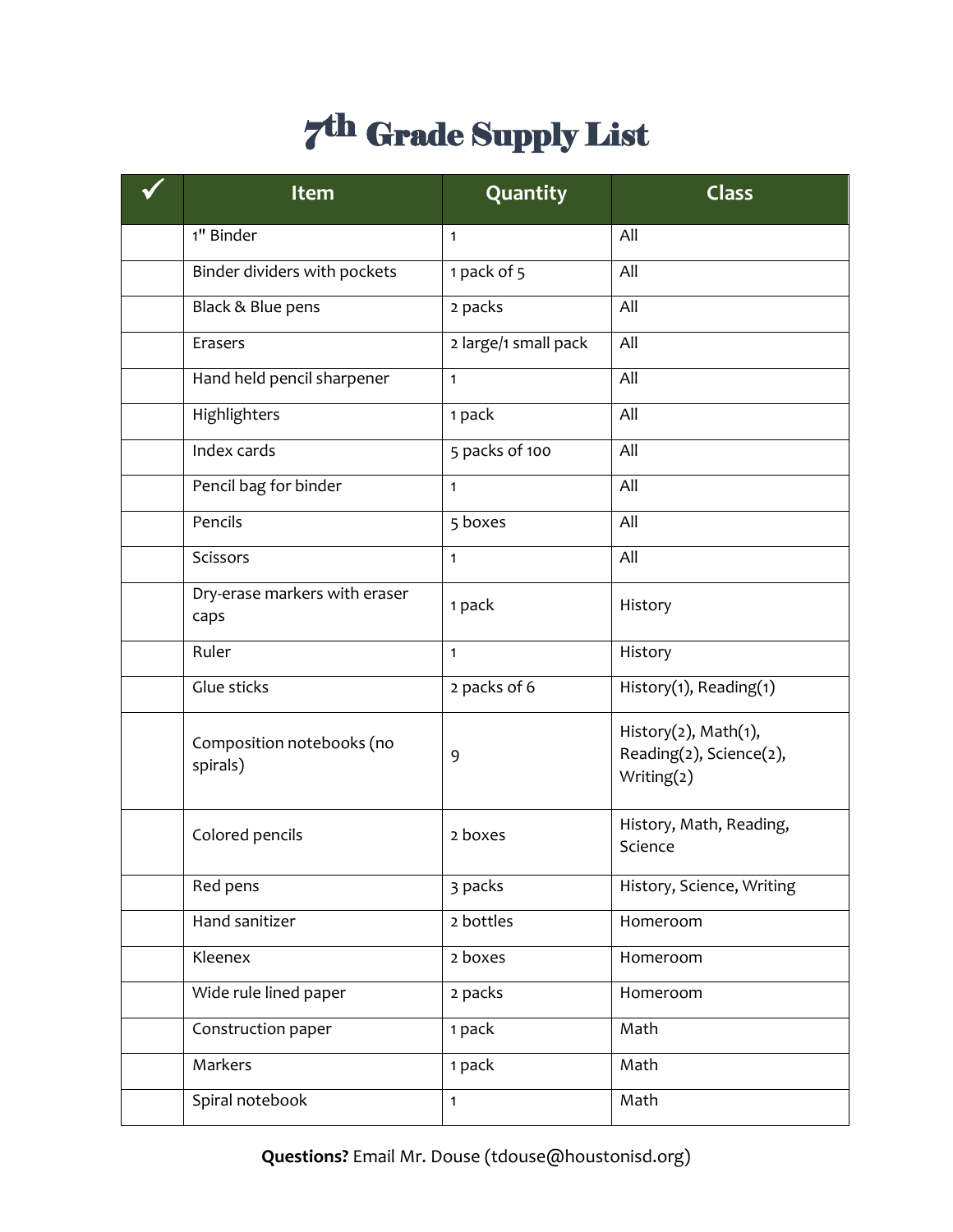# **8<sup>th</sup> Grade Supply List**

#### **History**

All Students 100 Page Mead Composition Book 2 Glue Sticks 1 pack of 3 x 5 Index Cards 2 Folders with Pockets & Brackets By Class 1 st Period – Kleenex 2<sup>nd</sup> Period – (1 box) 12 pack of Crayola Color Pencils 3<sup>rd</sup> Period – (1 box) 8 pack of Crayola Color Markers 4 th Period – Hand Sanitizer All kids to complete work at home should have Color Pencils, glue and markers

#### English

1 1 inch binder 1 pack of 5 tab multi colored dividers 1 box of Kleenex 1 box of No. 2 pencils 1 box of black pens 1 pack of yellow highlighters 1 pencil bag (with holes to be kept in binder)

#### Math

5 Subject College Ruled Notebook 1 Package of pencils

#### **Science**

1 box of Kleenex 1 pack of yellow highlighters 1 pack of color pencils 1 composition notebook 1 box of No. 2 pencils 1 box of black pens 4 glue sticks